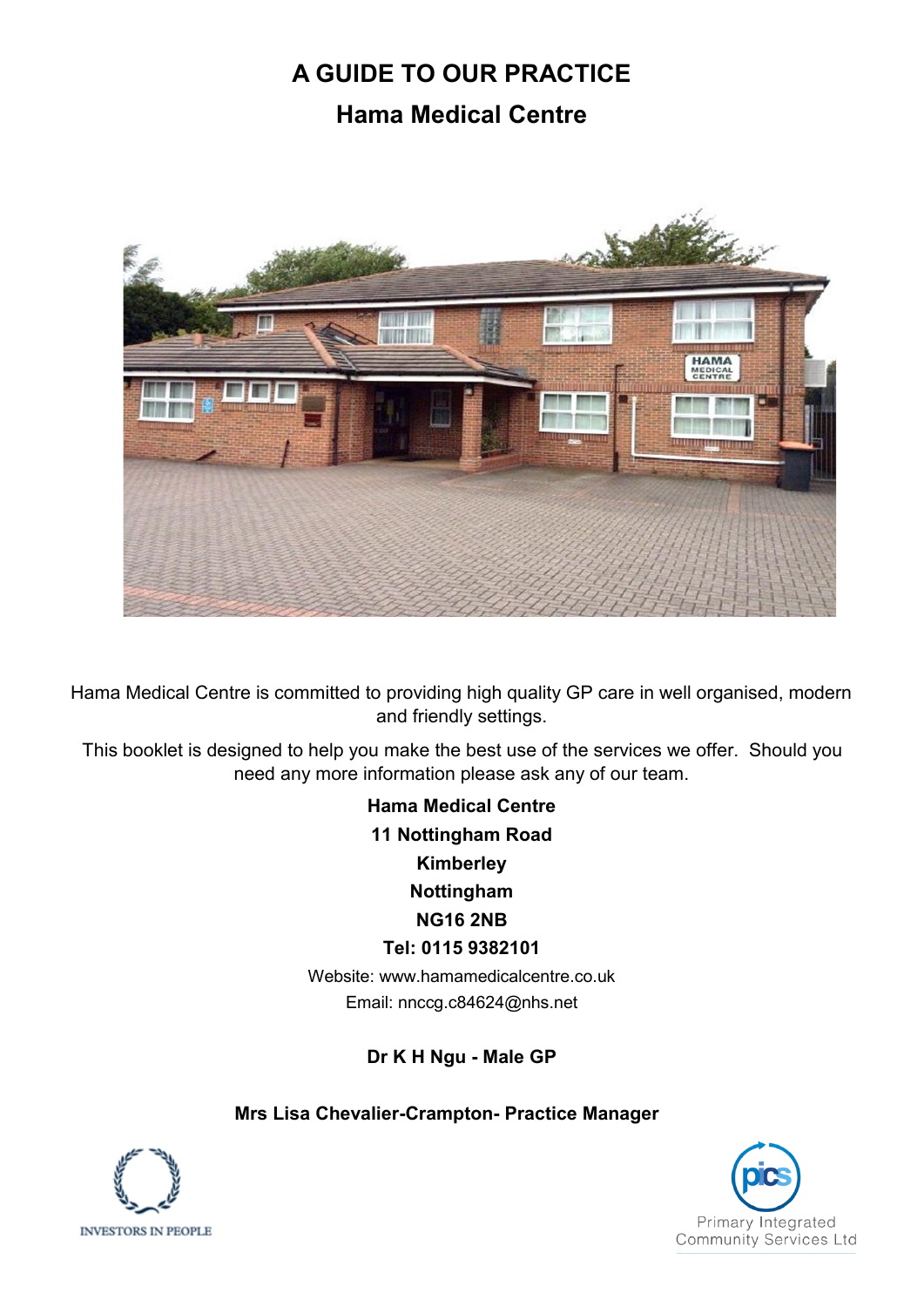### **Mission Statement**

As your practice we aim:

### **To be**

- Caring towards each other and our community
- Efficient in all aspects of our work
- An asset to the profession and the community

#### **To do**

- Our best to cure illness
- Our best to prevent disease
- Our best to promote good health

### **To develop**

- Our expertise
- Our service to patients
- Our links with other NHS service providers

### **Practice Opening Times**

Our practice is open on

| Monday    | 7.30 am - 6.30 pm |
|-----------|-------------------|
| Tuesday   | 7.30 am - 6.30 pm |
| Wednesday | 7.30 am - 6.30 pm |
| Thursday  | 7.30 am - 6.30 pm |
| Friday    | 7.30 am - 6.30 pm |

We currently offer extended hours surgeries. These are advance booking Surgeries and can be accessed by speaking to one of the reception team. Timings may vary according to demand so please ask for more information.

### **Medical Staff**

Dr Ngu (male) GP

Mrs Dawn Gajree - Clinical Pharmacist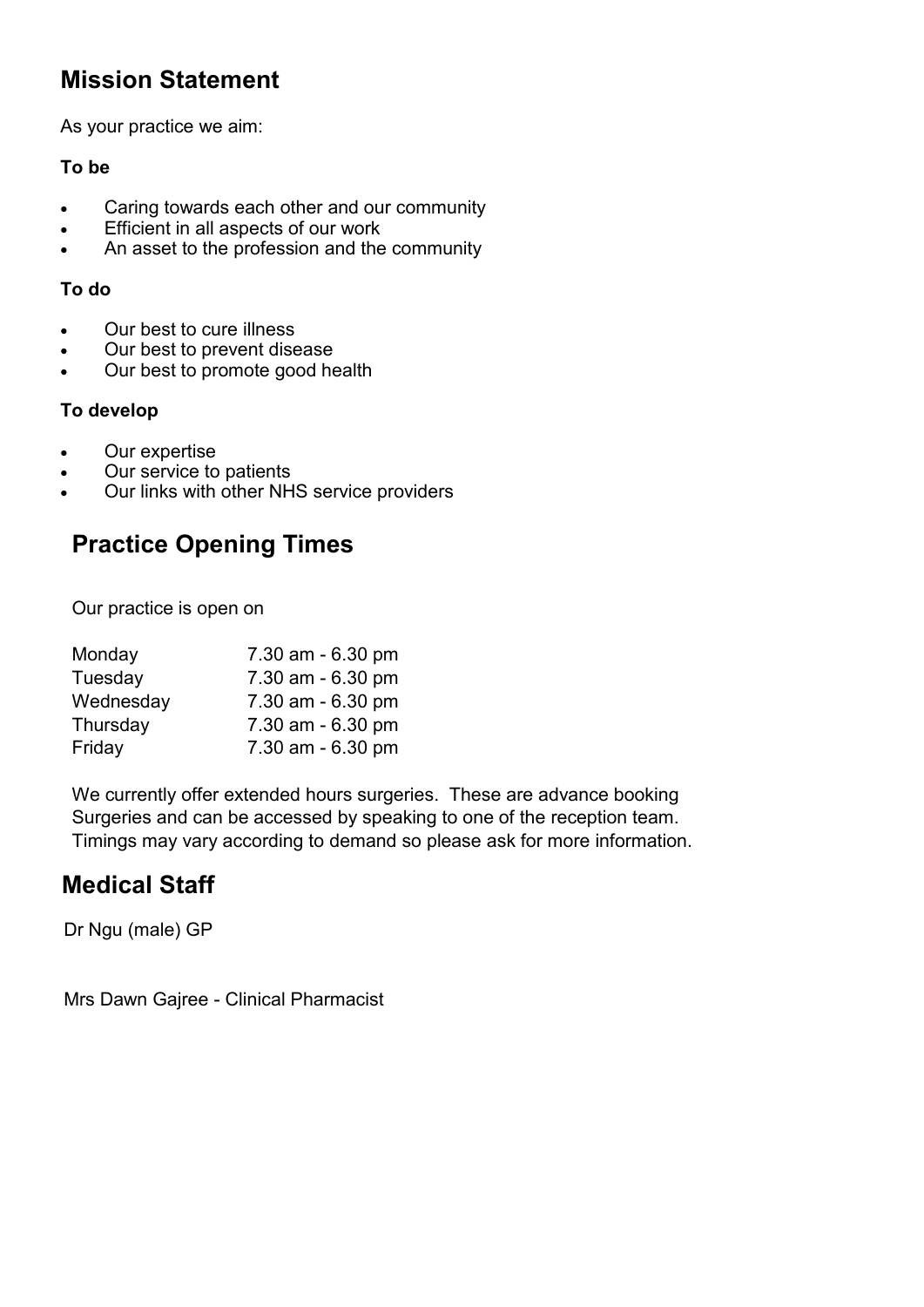## **Nursing Staff**

Tracy (Annie) Connolly RGN Emma Dye RGN Joanne Stackhouse RNA

Provide general practice nursing services; offers healthy living advice including weight management, cholesterol advice. They help manage chronic conditions such as asthma, Copd, heart disease and diabetes. Cervical cytology and contraception services. Travel advice. Vaccinations and immunisations. Learning Disability assessments. ECGs. Dressings. Flu,

### **Healthcare Assistant**

Zoe Fox - supports the nursing team by providing phlebotomy services, blood pressure checks and hypertension reviews, diabetic foot examination, patient health checks. Flu, pneumonia and shingles vaccinations, ECGs and dressings.

## **Advanced Clinical Practitioner**

Sharon Smithurst - provides a coil and implant clinic. Sharon also does pessary changes.

### **Management and Reception Team**

Mrs Lisa Chevalier-Crampton Practice Manager Ensures the smooth and sound financial running of the practice. Maintains overall responsibility for the business affairs of the practice. Is the appointed Complaints Manager and oversees our complaints procedure.

Reception Manager Ensures efficient running of reception providing support to the Clinical Staff, Receptionists and Practice Administrators.

**Administrators** Linda Pendleton Tracey Chapman Jade Rowley

**Receptionists** Suzanne Barker Julia Wolvin Linda Pendleton Kelly Stephenson-Page Debbie Stevenson Kerrieann Thomas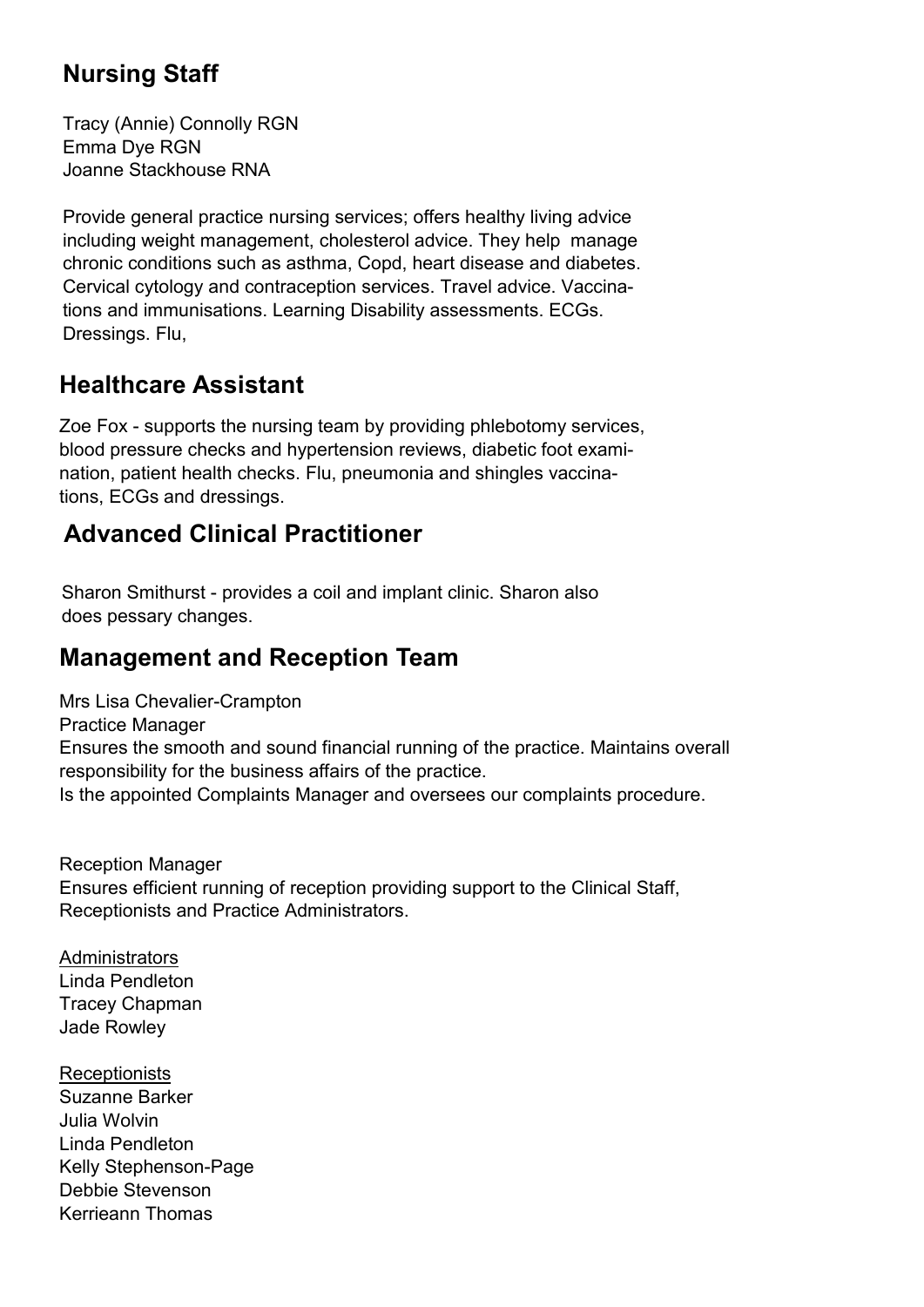#### **District Nursing Team**

We are supported by a professional district nursing service. The district nurses Provide high quality nursing care to our patients who are unable to attend the surgery.

#### **Community Midwife Services**

Our midwifery team are based at Hucknall with local clinics allocated in the community. The team can be contracted on 0115 8832128.

#### **Health Visitors**

Our Healthy Families team are located at Beeston and can be contacted on 0115 9522412.

### **Counsellor**

Self-referral—see reception for details.

### **First Contact Physio**

Triage service for patients who may require physiotherapy. Patients can self refer by by visiting www.connecthealth.co.uk/services/nottingham and click self-refer, or by calling 0115 7842147.

### **Appointments**

All our appointments can be made by telephone or by attending surgery in person. We offer emergency on the day appointments and have appointments that can be booked up to eight weeks in advance. We also have Online service which patients can book/cancel their own appointments.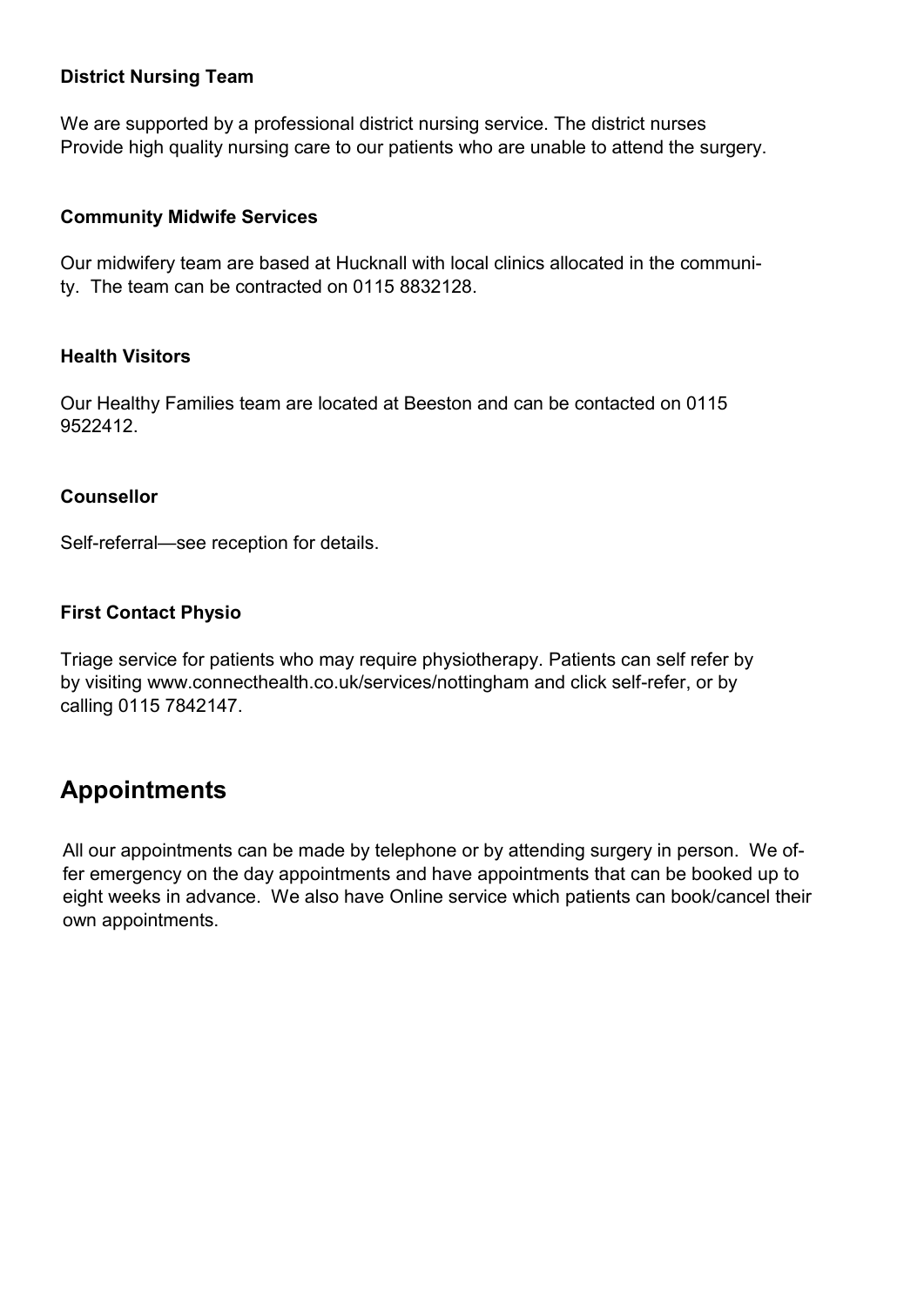### **Home Visits**

We do expect patients to make their own way to surgery and encourage patients to seek the help of family, friends and other means o transport to do this. Home visits are reserved for patients deemed medically too sick to travel to the surgery.

Routine home visit requests must be made before 11 am each morning by calling the surgery. A request does not guarantee that a visit will occur and the doctor may contact you to arrange a more appropriate appointment.

### **Outside Normal Working Hours**

Outside normal working hours, weekends and Bank Holidays the surgery is closed and telephone calls are transferred to the Out of Hours Service.

Emergency medical and nursing cover is co-ordinated by Nottingham Emergency Medical Services.

### **How to Register**

We operate an open list policy and are happy to accept new patients who live within our boundary area. If you would like to register with the practice you will need to call into the surgery and complete the registration forms. If you are unable to get to the surgery for medical reasons speak to a receptionist who will be able to arrange alternative means.

Our patient questionnaire provides the practice with details about you and your health pending receipt of your full medical records. It is important you complete this carefully. Your medical records can take up to six weeks to arrive and the new patient questionnaire helps us to provide you wish an efficient and safe service until they arrive. If you take regular medication you should also make a routine appointment to see the doctor.

Please remember to bring your medication boxes and a copy of your previous repeat medication slip if you have one.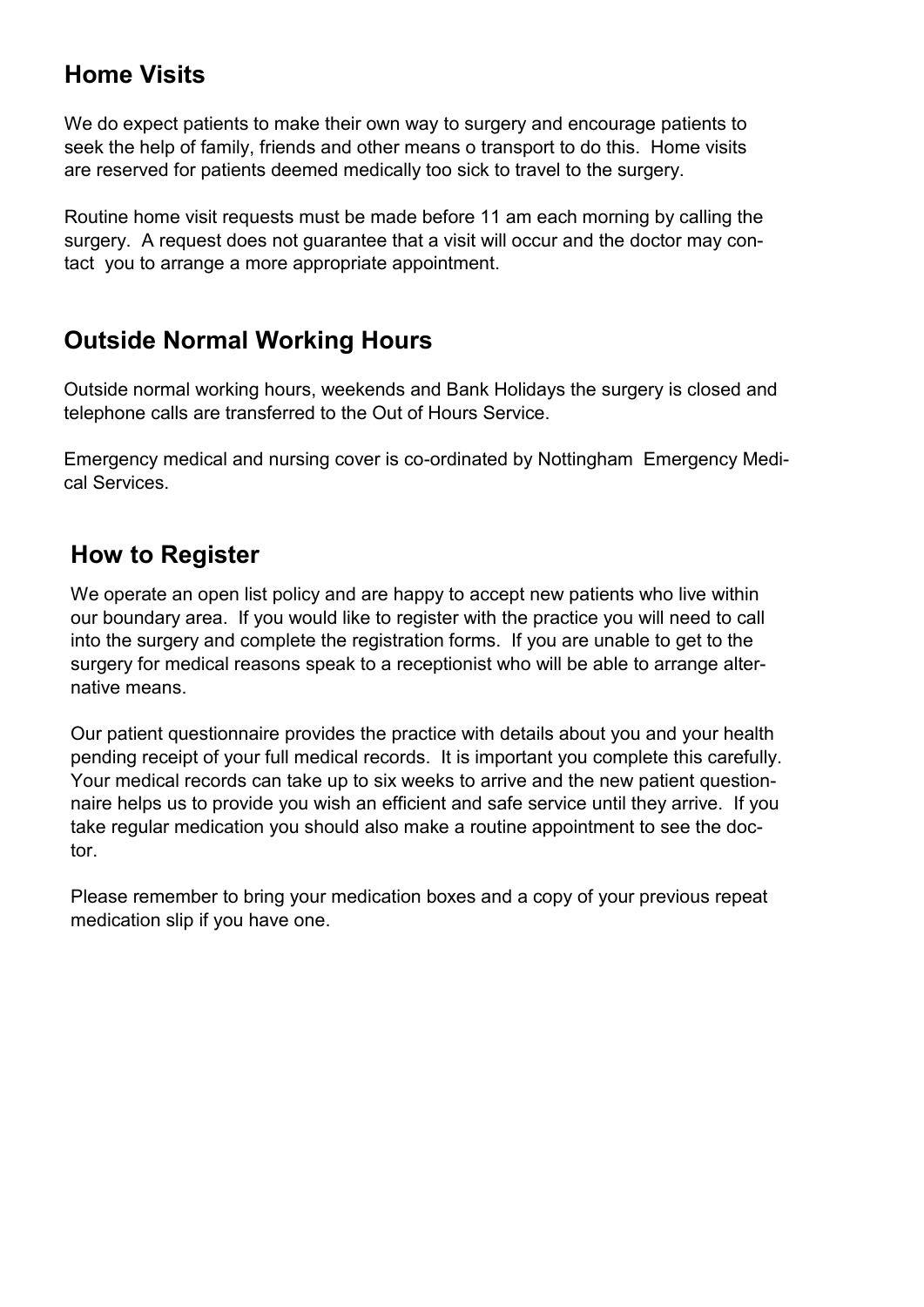### **Catchment Area**



Patients living within the boundary who move outside may be considered to remain with the practice if their care provision is best served by Hama Medical Centre.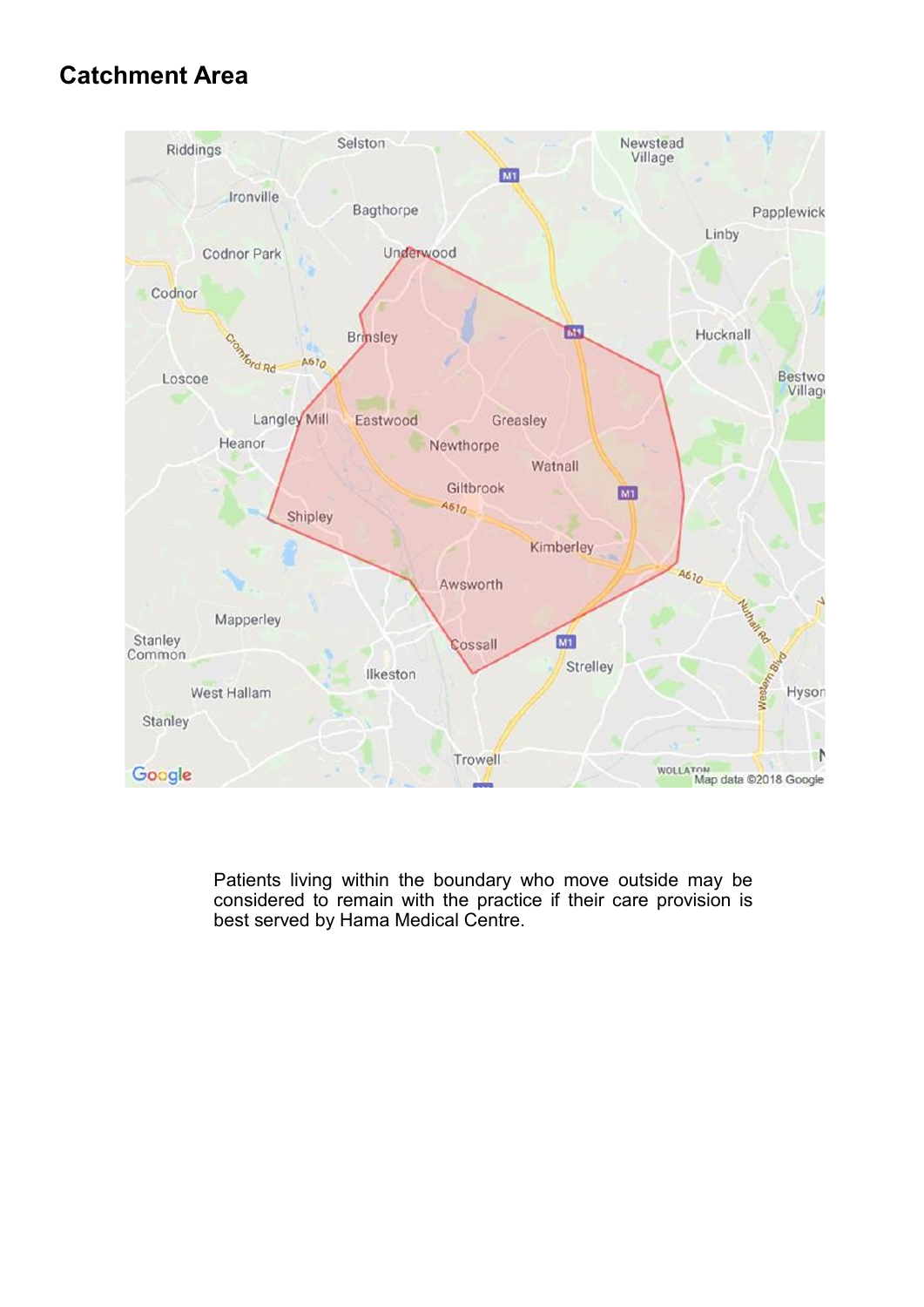## **Chaperoning Policy**

At Hama Medical Centre we strive to provide compassionate healthcare in supportive and private surroundings.

As a result we are able to offer a chaperone to any patient who wishes one.

Doctors and Nurses will also routinely offer a chaperone for consultations of a sensitive nature or examinations involving exposure. For example genital, breast or rectal examination.

The decision of whom shall act as chaperone and whether or not a chaperone is appropriate can be reached by discussion with the relevant Doctor or Nurse.

All staff members offered as a chaperone have received training in practice and are bound by the same confidentiality as our Doctors and Nurses.

Deciding whether or not to have chaperone and who the chaperone shall be will not affect the quality of care you are offered. Occasionally however, non-urgent examinations are rescheduled if an appropriate chaperone is unavailable.

## **Accessibility**

Our building is designed to enable access for less able people. The surgery is accessible to wheel chair users and have a dedicated 'disabled' parking space. The reception desk is fitted with induction loops for hearing aid users and the reception staff receive regular training in helping patients with specific limitations make the most of our services. We always welcome constructive suggestions to improve access.

### **Carers**

We aim to ensure all patients registered with the practice, who have regular carers have their carers details recorded at the surgery. If you have a regular carer or care for someone please complete a carers form, available from the reception desk.

## **Test Results**

The practice encourages patients to find out the results of any test they may have had by calling the surgery after 2 pm, or send a message via the online service. It can be accessed by calling us on 0115 9382101. The practice operates a robust recall system for test results and any patients with abnormal results requiring action or discussion will receive a phone call, text message or letter inviting them to discuss the results with a GP or practice nurse.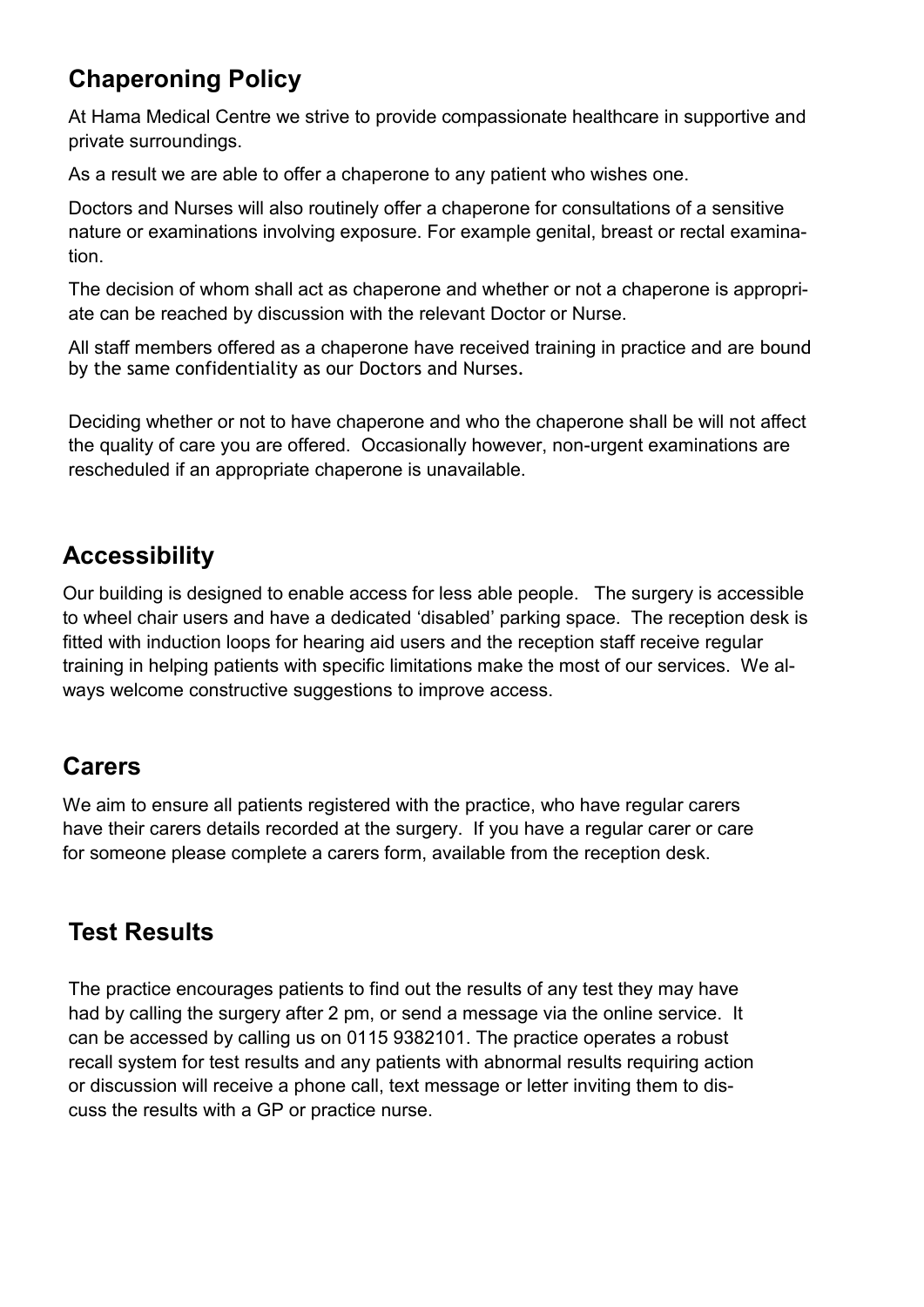### **Repeat Prescriptions**

If the doctor agrees you can have repeat prescriptions please send or post your request in the letterbox. Requests for repeat medication are not accepted over the telephone. Prescriptions are processed within 48 working hours. Please indicate on the request slip the pharmacy from which you wish to collect your medication. You may request your repeat prescription online via our website: [www.hamamedicalcentre.co.uk](http://www.hamamedicalcentre.co.uk) – before you can request your repeat prescriptions online, you will need to ask the receptionist for a username and password.

Please do not leave it until you have run out before you order your medication as we cannot guarantee the medications will be available or a prescription done in time.

### **Travel Advice**

Recommendations about foreign travel and immunisations can change frequently we encourage patients going abroad to fill in a travel questionnaire. Remember some immunisations take time to become effective so give us plenty of notice by filling in the questionnaire at the earliest opportunity.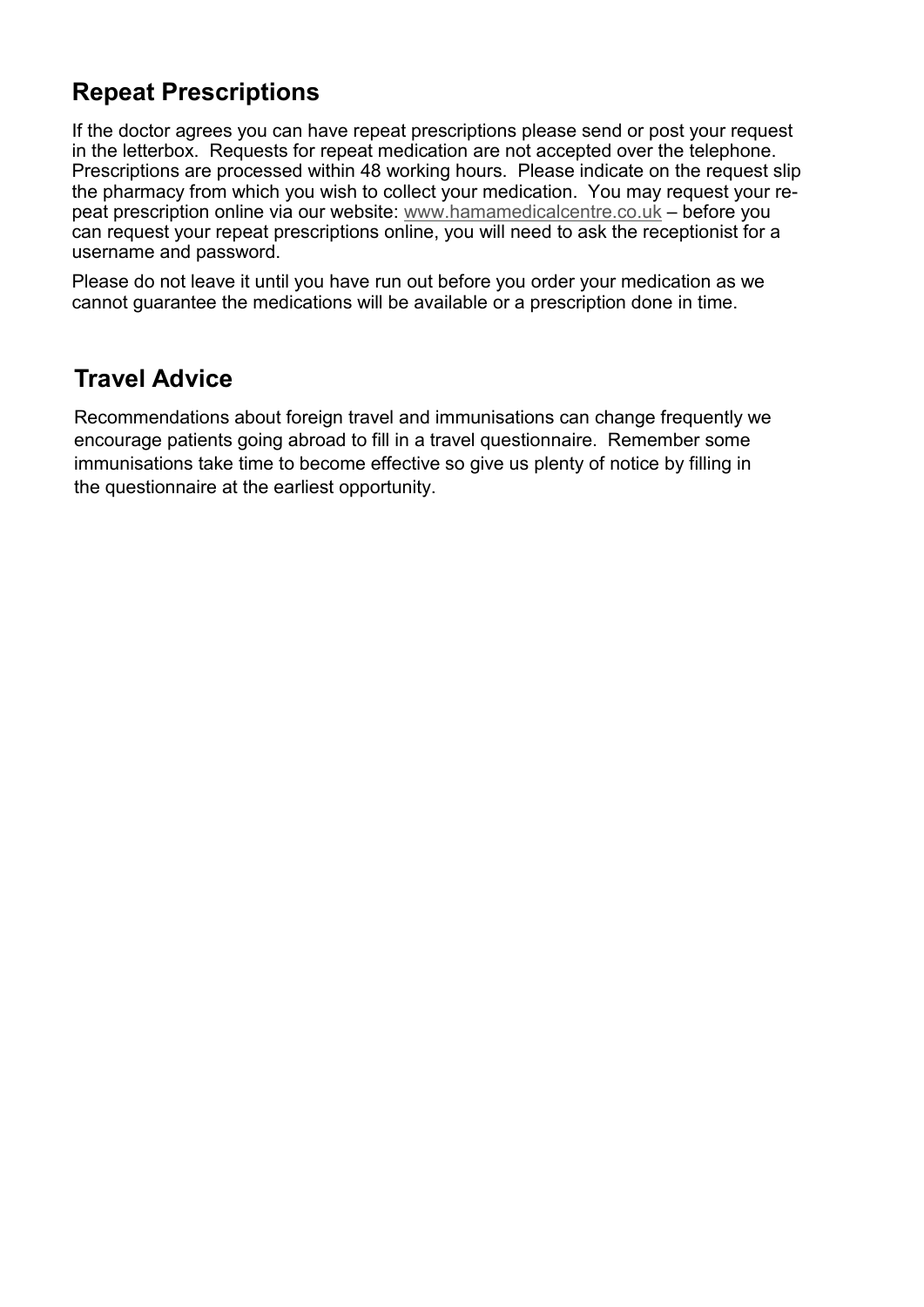## **Self Help and Minor Ailments**

### **CHEST PAIN**

Please remember that if you or any relative or neighbour is complaining of chest pains the best course of action is to telephone 999 for an ambulance. If chest pain has been continuous for more than 10 minutes you must always call for an ambulance. The hospital has all the emergency equipment to deal with suspected heart problems. DO NOT ask for a doctor's visit for chest pain.

### **BACK PAIN**

This causes 13 million working days to be lost in Britain each year.

The spine, has 24 fragile bones and associated cartilages and tendons, supports the whole weight of the upper body therefore, it is understandable that it sometimes goes wrong. Due to the complex nature of the spine it is advisable to consult your doctor if your back pain persists for more than a few days. If, the pain has been caused by lifting weights incorrectly, be sensible and take things easy. Take care to sit as upright as possible with the support for the small of the back. Take ibuprofen and paracetamol which should relieve the pain and help settle the inflammation. Your doctor may well advise stronger drugs, heat treatment, gentle exercise and some kind of supportive corset.

### **BURNS**

Apply large quantities of cold water to the affected area as soon as possible and maintain this until the pain subsides (this could be as long as 15 minutes). If the skin is unbroken but blistered, apply a loose, dry dressing. If the burn is larger than 10cm (4inches) in diameter or if the skin is broken, go directly to A&E.

### **COUGHS**

Most coughs, particularly in children, are caused by viral infections and antibiotics are unhelpful. Most seem to get worse at night. Drinking plenty of fluids help. Cough mixtures are often unhelpful. Paracetamol should be

taken if there is a high temperature. Most will settle in about a week; however, if they do not or there is difficulty in breathing; large amounts of phlegm being coughed up or the patient appears generally unwell, the doctor should be consulted.

### **INFLUENZA (FLU)**

This is a viral infection that causes high temperature with sweating, shivering severe fatigue, headache, and often generalised aching. Some people might experience vomiting. Rest (in a cool room), drinking plenty of fluids and take regular paracetamol. Most of the symptoms will subside after about seven days, but the fatigue might persist for a week of two after. The illness is extremely uncomfortable but in the majority of people is not serious.

**Please note:** for all patients over 65, or those who suffer form chronic illness, a flu vaccination is recommended annually. Please ask at reception for further details.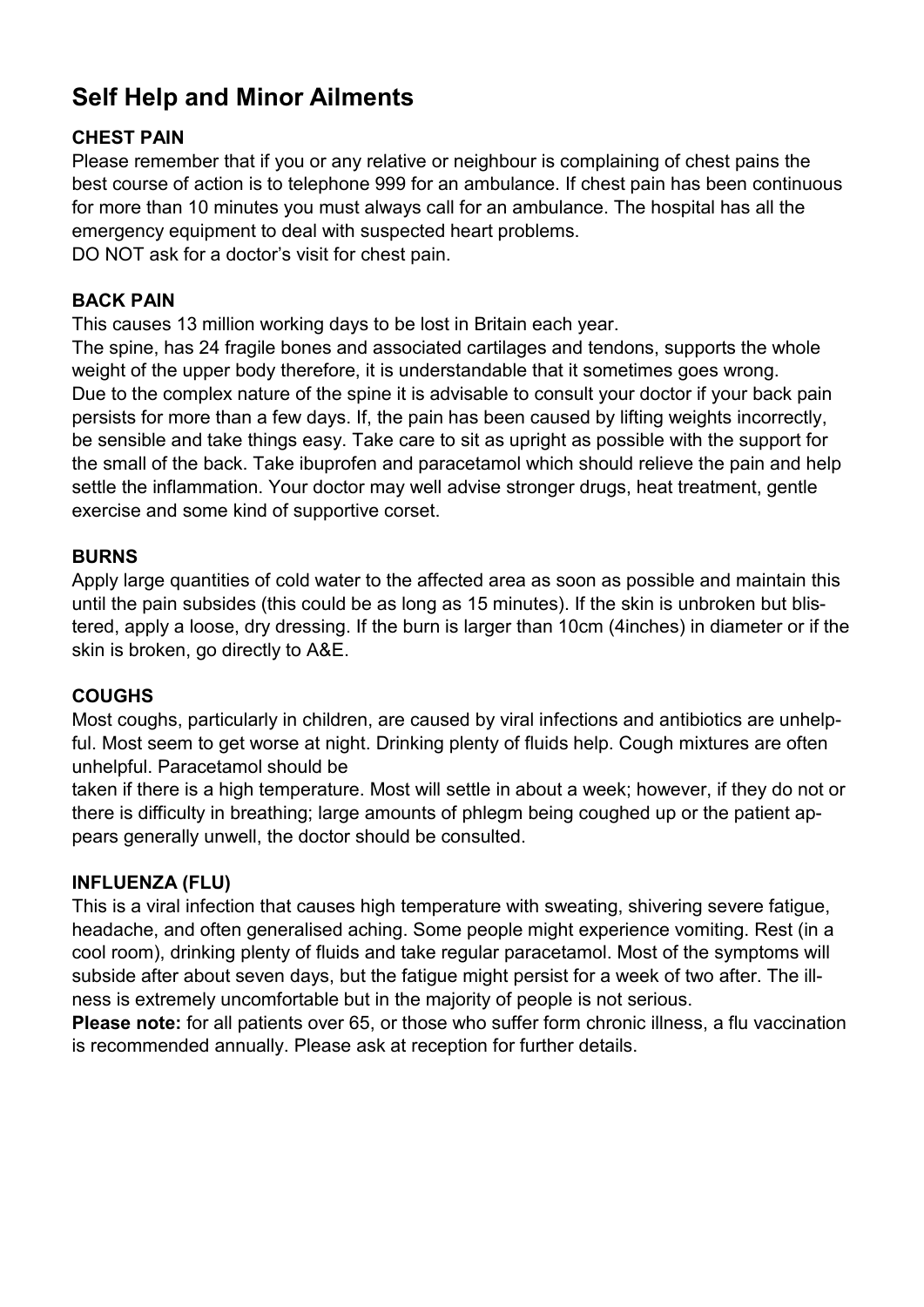#### **DIARRHOEA AND VOMITING**

This is usually caused by a viral infection. Adults and children should take plenty of fluids preferably with one of the oral rehydration powders to avoid dehydration. Consult your doctor if the diarrhoea does not appear to be settling after three or four days. Babies in particular can become dehydrated quite rapidly if diarrhoea and/or vomiting persists and advice should be sought within the first 12/24 hours.

#### **HIGH TEMPERATURE**

Many illnesses can cause a high temperature. Adults should take paracetamol or aspirin (unless you have been told to avoid aspirin), drink plenty of cool fluids and keep clothing and room temperature to a minimum until symptoms subside.

Children should take paracetamol, clothing removed and reduce the room temperature as far as possible. You can cool the child's body with a sponge soaked in tepid (**not cold**) water.

#### **SPRAINS**

First apply a cold compress, containing ice if possible (a bag of peas from the freezer wrapped in a thin towel will do) for a maximum of 20 minutes to reduce the swelling; if necessary, repeat after one hour. Firmly apply a crepe bandage and give the sprain plenty of rest, keeping it elevated, until the discomfort has subsided. If there is any doubt that the injury is worse than a simple sprain, go directly to A&E.

#### **MINOR CUTS AND GRAZES**

Wash the wound with running water and a clean handkerchief or dressing firmly to the wound for about 5 minutes. Cover with a clean dry dressing.

#### **NOSE BLEEDS**

Sit in a chair, leaning forward with your mouth open, and pinch your nose just below the bone for 10 minutes, by which time the bleeding should have stopped. Avoid hot drinks or food for 24 hours. If symptoms persist consult your doctor. Nose bleeds lasting more than 20 minutes or in the case of patients taking warfarin, you should go directly to A&E.

#### **SUNBURN**

Treat as for other burns with cold water to remove the heat. Calamine lotions will relieve the irritation and paracetamol will also help. It is better to avoid sunburn with the sun protection creams suitable for your skin.

#### **INSECT BITES**

Antihistamine tablets can be obtained from the chemist without prescription and will usually relieve most symptoms. Bee stings should be scraped away rather than 'plucked out' in order to avoid squeezing the contents of the venom sac into the wound.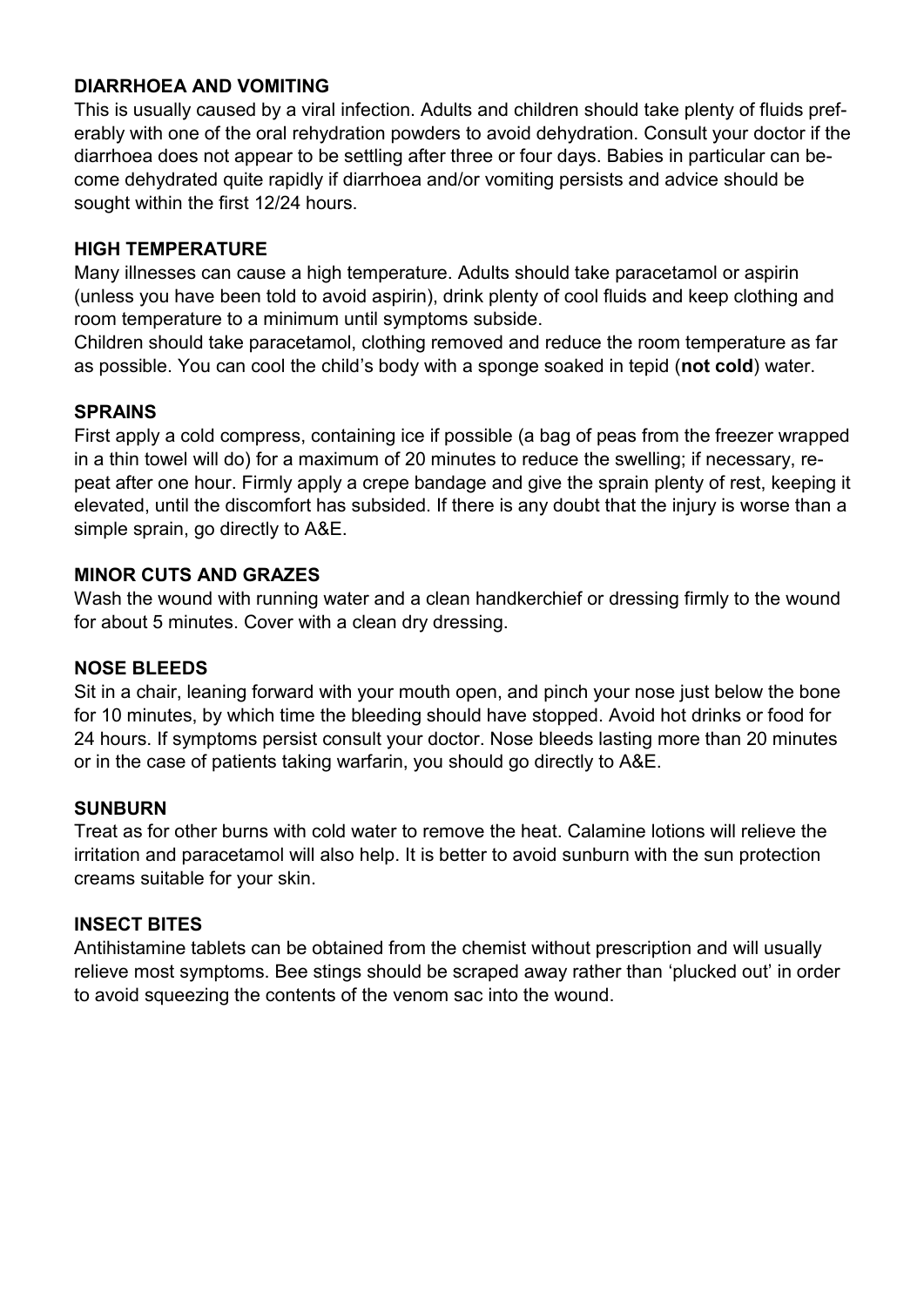### **HEADLICE**

These creatures, contrary to popular belief, prefer clean hair and are therefore not a sign of poor personal hygiene. Medicated head lotion can be obtained from the chemist without a prescription, alternatively washing the hair as usual, rinsing with vinegar and rigorous brushing everyday for 4-5 days usually works.

### **CHICKEN POX**

A rash appears as small red patches on the first day . Within a few hours small blisters start developing in the centre of these patches. During the next 3-4 days further patches will appear and the earlier ones will 'crust' and fall off. Calamine lotion may be applied to soothe itching. Cool baths may also help. The most infectious period is form 2-3 days before the rash appears and up to 5 days after this date. Children may return to school as soon as the last 'crusts' have dropped off.

### **Complaints Procedure**

Complaints are an important measure of people's satisfaction with our services and help us to improve our service delivery.

Hama Medical Centre's GPs and their team seek to provide high quality and responsive services. However, there may be times when your expectations are not met and we encourage you to let us know.

If you have any concerns you should in the first instance contact the Practice Manager, Lisa Chevalier-Crampton.

This can be done by:

- Telephoning the surgery on 0115 9382101
- In person by visiting the surgery, or
- Or writing a letter marked "Private and Confidential" to

The Complaints Manager Hama Medical Centre 11 Nottingham Road Kimberley Nottingham NG16 2NB

We usually acknowledge all complaints within three working days. We will contact you within three weeks to discuss your complaint further. The Practice Manager investigates all complaints and will inform you of her findings within a mutually agreed timescale. If you are not satisfied with the outcome of your complaint you can contact either: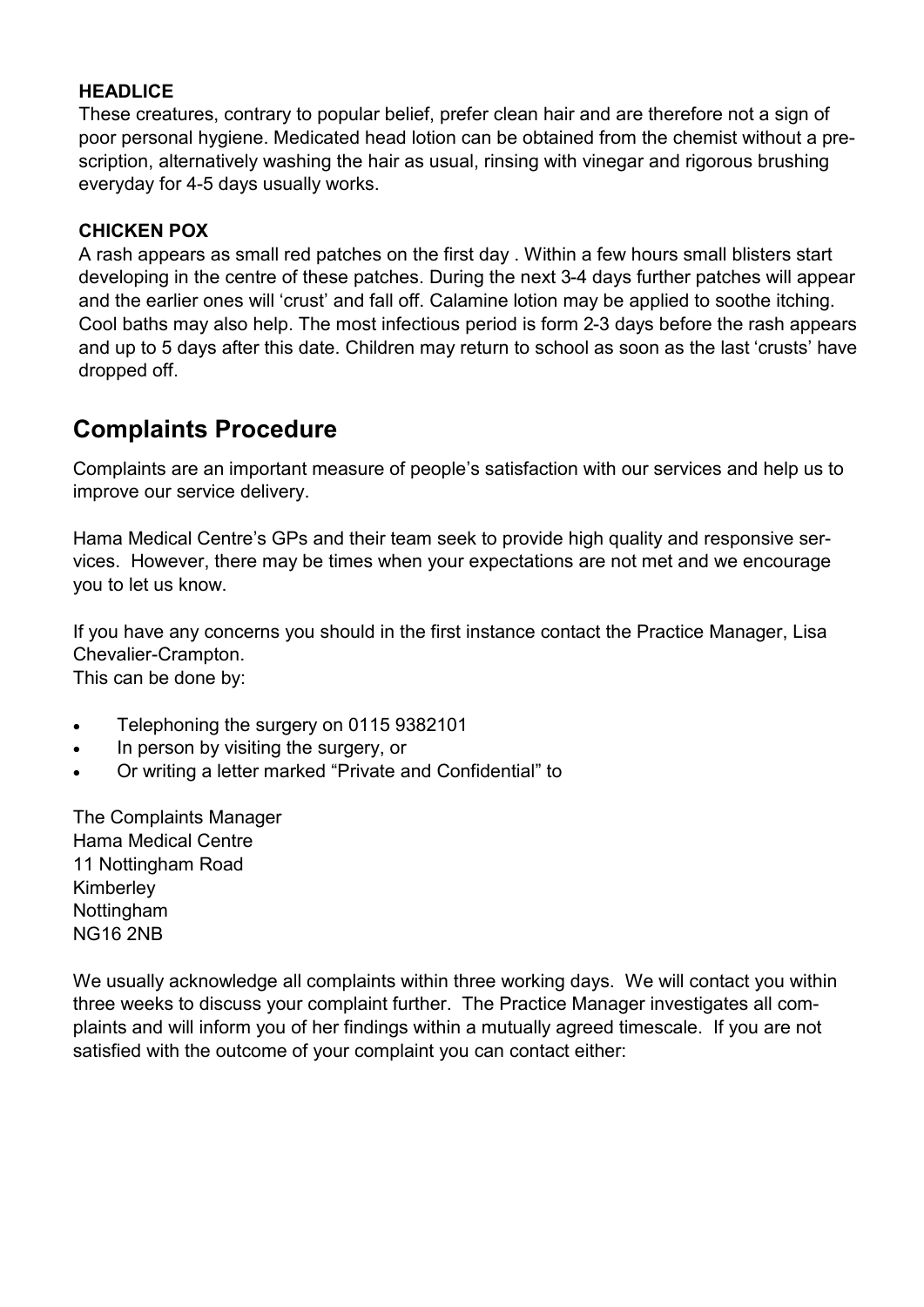## **Zero Tolerance to Violence**

The practice will not tolerate any incident where a member of staff, or others are verbally abused, threatened or assaulted in any circumstance.

Anyone deemed to have acted in an inappropriate manner will be removed from the practice list and reported to the Police